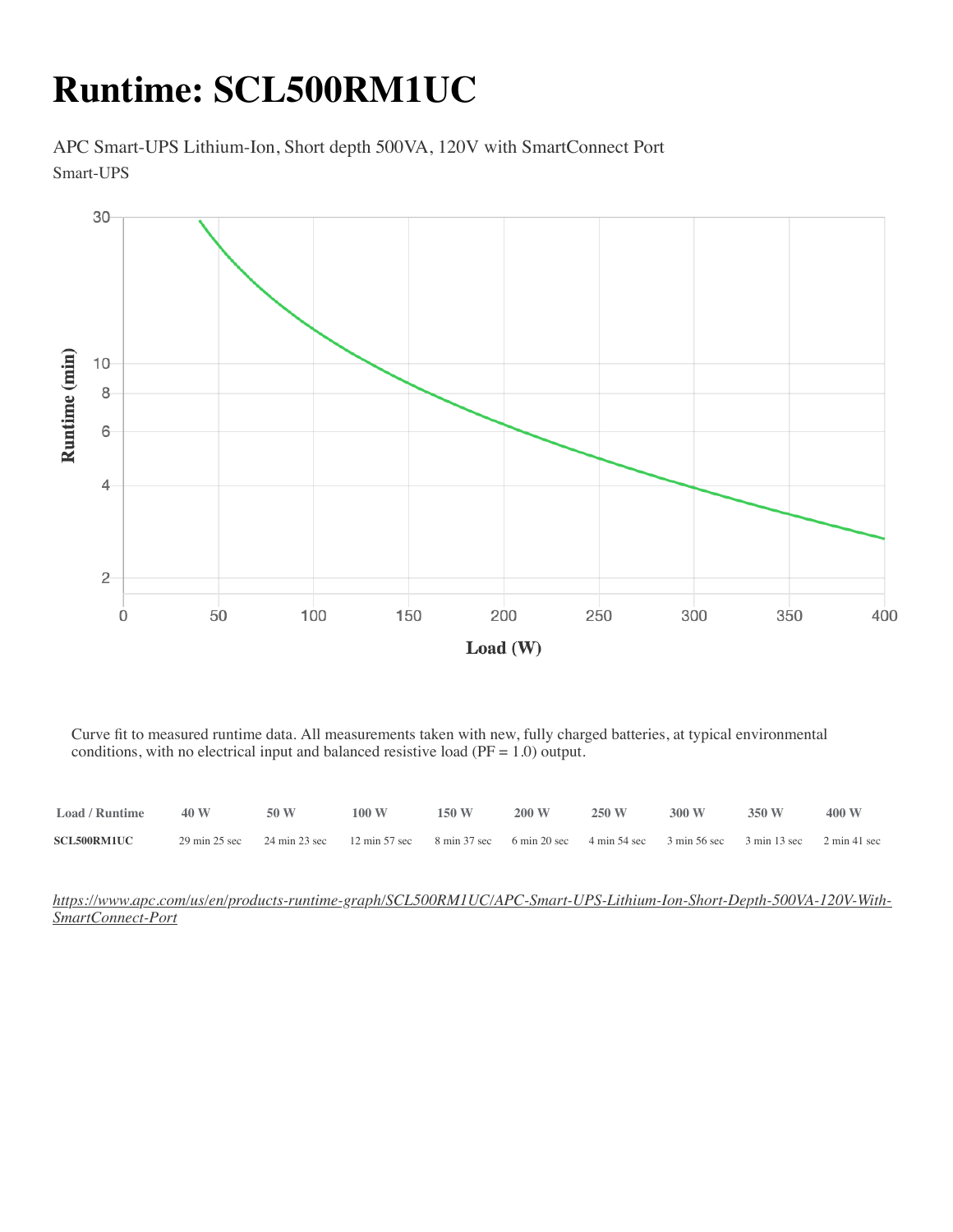### **Runtime: SMTL750RM2UC**

APC Smart-UPS, Lithium-Ion, Short Depth 750VA, 120V with SmartConnect Port Smart-UPS



Curve fit to measured runtime data. All measurements taken with new, fully charged batteries, at typical environmental conditions, with no electrical input and balanced resistive load (PF = 1.0) output.

| $Load /$ Runtime $60 W 100 W 150 W$                                                                                                                                      |  | 200 W | 250 W | 300 W | 350 W | 400 W | 450 W | $500 \text{ W}$ 550 W | 600 W |
|--------------------------------------------------------------------------------------------------------------------------------------------------------------------------|--|-------|-------|-------|-------|-------|-------|-----------------------|-------|
| <b>SMTL750RM2UC</b> 50 min 36 min 26 min 56 sec 20 min 51 sec 16 min 45 sec 13 min 49 sec 11 min 36 sec 9 min 53 sec 8 min 31 sec 7 min 24 sec 6 min 28 sec 5 min 41 sec |  |       |       |       |       |       |       |                       |       |

*[https://www.apc.com/us/en/products-runtime-graph/SMTL750RM2UC/APC-Smart-UPS-Lithium-Ion-Short-Depth-750VA-120V-](https://www.apc.com/us/en/products-runtime-graph/SMTL750RM2UC/APC-Smart-UPS-Lithium-Ion-Short-Depth-750VA-120V-With-SmartConnect-Port)With-SmartConnect-Port*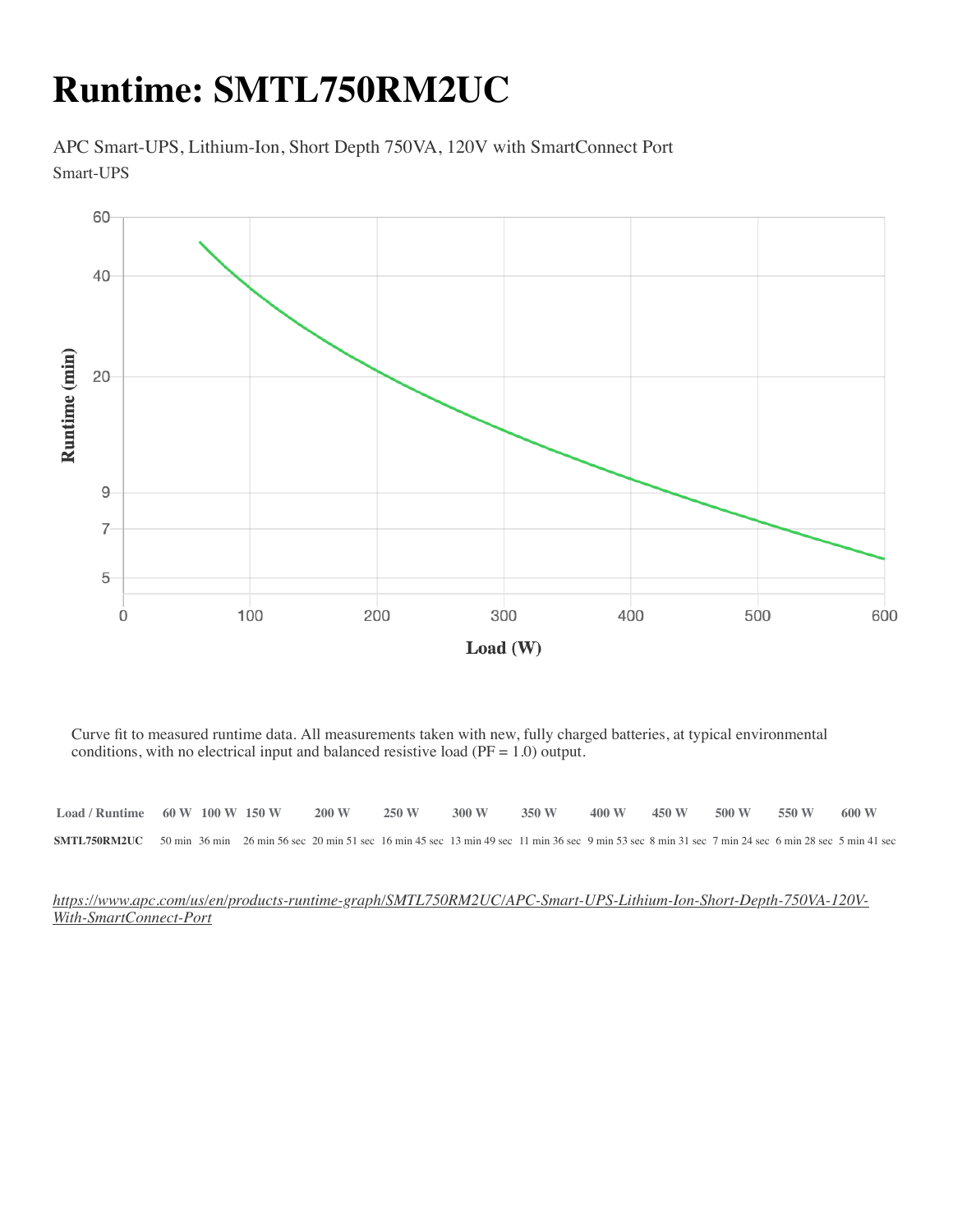# **Runtime: SMTL1000RM2UC**

APC Smart-UPS, Lithium-Ion, Short Depth 1000VA, 120V with SmartConnect Port Smart-UPS



Curve fit to measured runtime data. All measurements taken with new, fully charged batteries, at typical environmental conditions, with no electrical input and balanced resistive load ( $PF = 1.0$ ) output.

| Load / Runtime | 80 W                 | 100 W | 200 W  | 300 W                            | 400 W                           | 500 W                            | 600 W                            | 700 W        | 800 W       |
|----------------|----------------------|-------|--------|----------------------------------|---------------------------------|----------------------------------|----------------------------------|--------------|-------------|
| SMTL1000RM2UC  | 1 h 18 min 1 h 7 min |       | 38 min | $25 \text{ min } 49 \text{ sec}$ | $18 \text{ min} 59 \text{ sec}$ | $14 \text{ min } 42 \text{ sec}$ | $11 \text{ min } 46 \text{ sec}$ | 9 min 38 sec | 8 min 1 sec |

#### *[https://www.apc.com/us/en/products-runtime-graph/SMTL1000RM2UC/APC-Smart-UPS-Lithium-Ion-Short-Depth-1000VA-120V-](https://www.apc.com/us/en/products-runtime-graph/SMTL1000RM2UC/APC-Smart-UPS-Lithium-Ion-Short-Depth-1000VA-120V-With-SmartConnect-Port)With-SmartConnect-Port*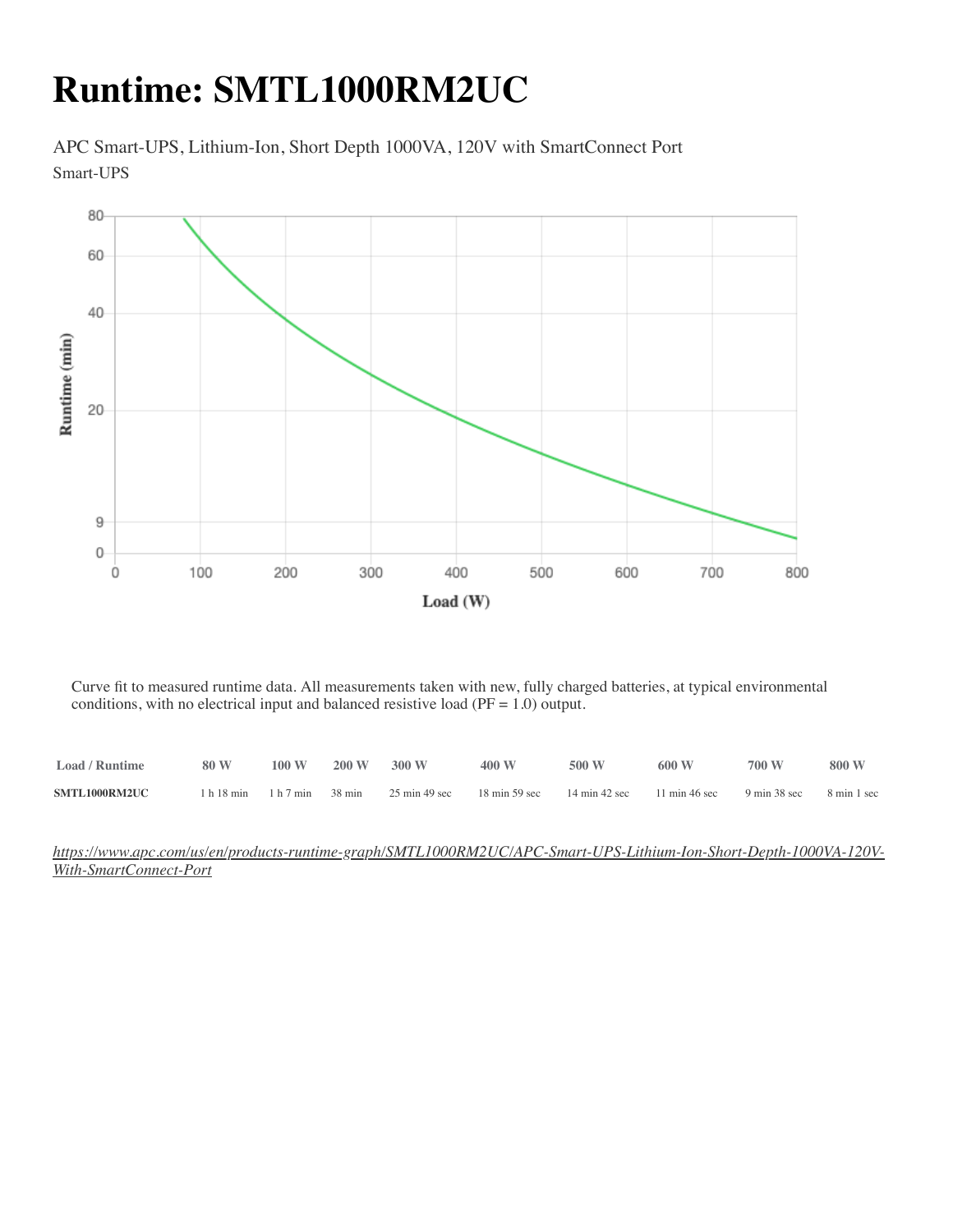# **Runtime: SMTL1500RM3UC**

APC Smart-UPS, Lithium-Ion, Short Depth 1500VA, 120V with SmartConnect Port Smart-UPS



Curve fit to measured runtime data. All measurements taken with new, fully charged batteries, at typical environmental conditions, with no electrical input and balanced resistive load (PF = 1.0) output.

| $\text{Load / Runtime} \quad 68 \text{ W} \quad \frac{100}{\text{W}} \quad \frac{200}{\text{W}} \quad 300 \text{ W} \quad 400 \text{ W} \quad 500 \text{ W} \quad 600 \text{ W} \quad 700 \text{ W} \quad 800 \text{ W} \quad \frac{900}{\text{W}} \quad \frac{1,000}{\text{W}} \quad \frac{1,100}{\text{W}} \quad \frac{1,200}{\text{W}} \quad \frac{1,300}{\text{W}} \quad \frac{1,350}{\text{W}} \quad \frac{1,350}{\text{W$ |  |  |  |  |  |  |  |  |
|---------------------------------------------------------------------------------------------------------------------------------------------------------------------------------------------------------------------------------------------------------------------------------------------------------------------------------------------------------------------------------------------------------------------------------|--|--|--|--|--|--|--|--|
| <b>SMTL1500RM3UC</b> 1 h<br>10 min 59 min 38 min 28 min 21 min 17 min 14 min 12 min 10 min 9 min 7 min 6 min 6 min 5 min 5 min 5 min<br>10 min 50 min 59 min 38 min 21 sec 52 sec 37 sec 32 sec 32 sec 13 sec 26 sec 52 sec 3 sec 21 se                                                                                                                                                                                         |  |  |  |  |  |  |  |  |

*[https://www.apc.com/us/en/products-runtime-graph/SMTL1500RM3UC/APC-Smart-UPS-Lithium-Ion-Short-Depth-1500VA-120V-](https://www.apc.com/us/en/products-runtime-graph/SMTL1500RM3UC/APC-Smart-UPS-Lithium-Ion-Short-Depth-1500VA-120V-With-SmartConnect-Port)With-SmartConnect-Port*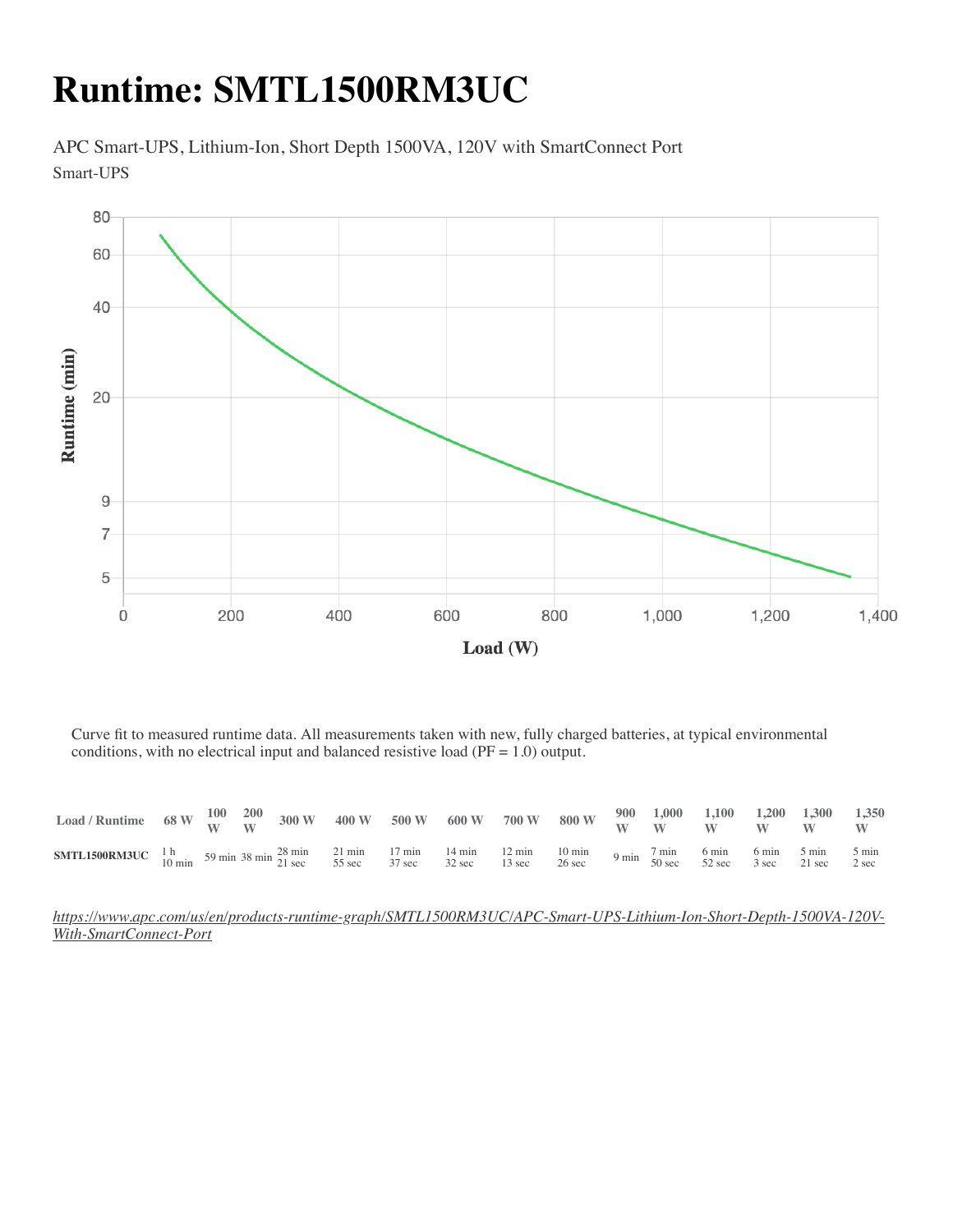### **Runtime: SMTL2200RM2UC**

APC Smart-UPS, Lithium-Ion, 2200VA, 120V with SmartConnect Port Smart-UPS



Curve fit to measured runtime data. All measurements taken with new, fully charged batteries, at typical environmental conditions, with no electrical input and balanced resistive load (PF = 1.0) output.

| $\text{Load}/\text{Runtime}$ 192 W 200 W 400 W 600 W                                                                                                           |  |  |  | $1,800 \text{ W}$ $1,000 \text{ W}$ $1,200 \text{ W}$ $1,400 \text{ W}$ $1,600 \text{ W}$ $1,800 \text{ W}$ $1,920 \text{ W}$ |  |  |
|----------------------------------------------------------------------------------------------------------------------------------------------------------------|--|--|--|-------------------------------------------------------------------------------------------------------------------------------|--|--|
| <b>SMTL2200RM2UC</b> 1 h 21 min 1 h 18 min 41 min 27 min 47 sec 20 min 57 sec 16 min 45 sec 13 min 55 sec 11 min 51 sec 10 min 18 sec 9 min 4 sec 8 min 27 sec |  |  |  |                                                                                                                               |  |  |

*[https://www.apc.com/us/en/products-runtime-graph/SMTL2200RM2UC/APC-Smart-UPS-Lithium-Ion-2200VA-120V-With-](https://www.apc.com/us/en/products-runtime-graph/SMTL2200RM2UC/APC-Smart-UPS-Lithium-Ion-2200VA-120V-With-SmartConnect-Port)SmartConnect-Port*